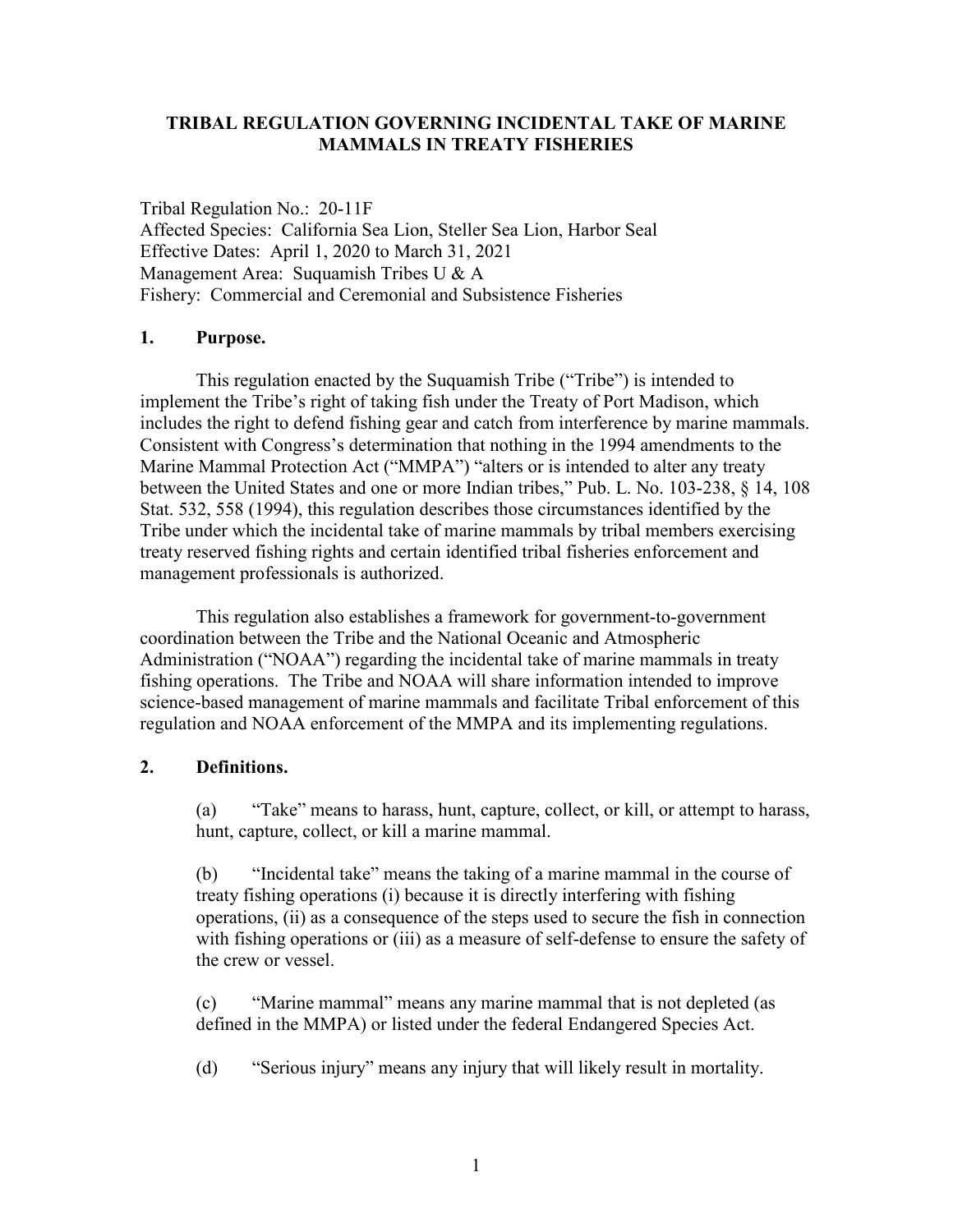(e) "Tribal fisheries enforcement and management professional" means a person authorized by the Tribe to enforce or manage the Tribe's treaty right to take fish.

(f) "Tribal treaty fisher" means a person authorized by the Tribe to exercise the Tribe's treaty fishing rights.

# **3. Prohibitions.**

It is prohibited to take a marine mammal except as otherwise provided by this regulation.

# **4. Incidental Take Authorized.**

A tribal treaty fisher and tribal fisheries enforcement and management professional may incidentally take a marine mammal, under the circumstances specified below, when exercising, enforcing or managing the Tribe's treaty right to fish.

## **5. Incidental Take of a Marine Mammal Interfering with Treaty-Reserved Fishing – Preventing Interference.**

(a) Preventing Interference – Non-Lethal Acts.

A tribal treaty fisher or tribal fisheries enforcement and management professional may incidentally take a marine mammal by deterring it from damaging catch or deployed fishing gear, so long as such acts of deterrence are not intended to result in the death of or serious injury to the marine mammal. Potential non-lethal deterrence methods will include those set forth in the most recent NOAA Fisheries Guidance (updated November 2015) attached hereto, or such other measures as may be added to this provision after consultation with NOAA.

(b) Preventing Interference – Lethal Acts.

A tribal treaty fisher or tribal fisheries enforcement and management professional, after attempting non-lethal steps to deter a California sea lion, Steller sea lion, or harbor seal from damaging catch or deployed fishing gear, may incidentally take the California sea lion, Steller sea lion, or harbor seal by lethal means consistent with Section 5(c) below.

(c) Public Safety.

Tribal treaty fishers and tribal fisheries enforcement and management professionals shall ensure that any methods used to prevent a marine mammal from interfering with their fishing operations will not create an imminent risk to public safety.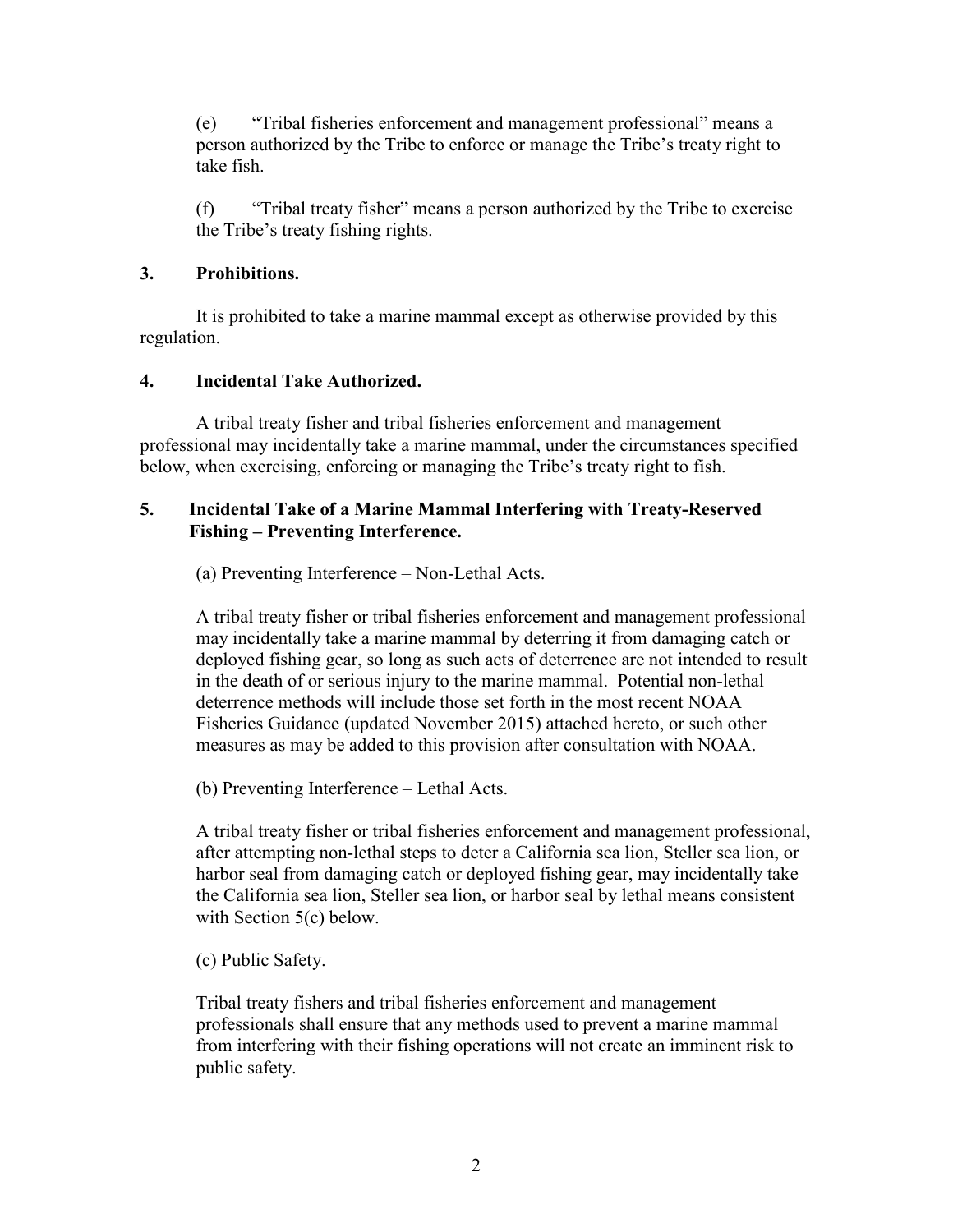## **6. Incidental Take of a Marine Mammal as a Consequence of Steps Used to Secure Fish.**

A tribal treaty fisher may incidentally take a marine mammal as a consequence of the steps used to secure fish in connection with treaty fishing operations. Such incidental take includes but is not limited to entanglement of a marine mammal in fishing gear.

### **7. Self-Defense.**

A tribal treaty fisher or a tribal fisheries enforcement and management professional may incidentally take by non-lethal or lethal means a marine mammal if such take is imminently necessary in self-defense or a life-threatening situation.

## **8. Information Sharing**.

- (a) For purposes of information sharing under this section only, "marine mammal" means any seal, sea lion, whale, dolphin, porpoise or sea otter.
- (b) A tribal treaty fisher or tribal fisheries enforcement and management professional shall report any incidental take resulting in mortality or serious injury of a marine mammal to the Tribe's Fisheries Department within 48 hours of landing, or as soon as reasonably possible.
- (c) The Tribe's Fisheries Department shall provide on an annual basis by January 15 a summary report to the Northwest Indian Fisheries Commission ("NWIFC"), regarding aggregate incidental takes resulting in mortality or serious injury of marine mammals by tribal treaty fishers or tribal fisheries enforcement and management professionals, including number of marine mammals taken, approximate date, species, location (*e.g.* catch area), fishery gear type and target species (*e.g.* salmon troll, salmon drift gillnet, groundfish trawl), and disposition (mortality or serious injury). The NWIFC shall aggregate the information received into a single report and provide it to NOAA Fisheries. Individual tribe, fisher, and vessel anonymity shall be maintained. In lieu of the process above, any tribe can report directly to NOAA Fisheries.
- (d) To facilitate Tribal enforcement of this regulation and NOAA enforcement of the MMPA and its implementing regulations, the Tribe shall coordinate with NOAA Office of Law Enforcement and share information relevant to such enforcement, including Tribal fishing regulations establishing open seasons and areas, this marine mammal regulation and contact information for the Tribe's Fisheries Department and Fisheries Enforcement Office. Upon request, the Tribe shall share with NOAA Office of Law Enforcement relevant information it has obtained from any reports submitted pursuant to Section 8(b) above regarding the incidental take of a marine mammal by a tribal treaty fisher or tribal fisheries enforcement and management professional. The